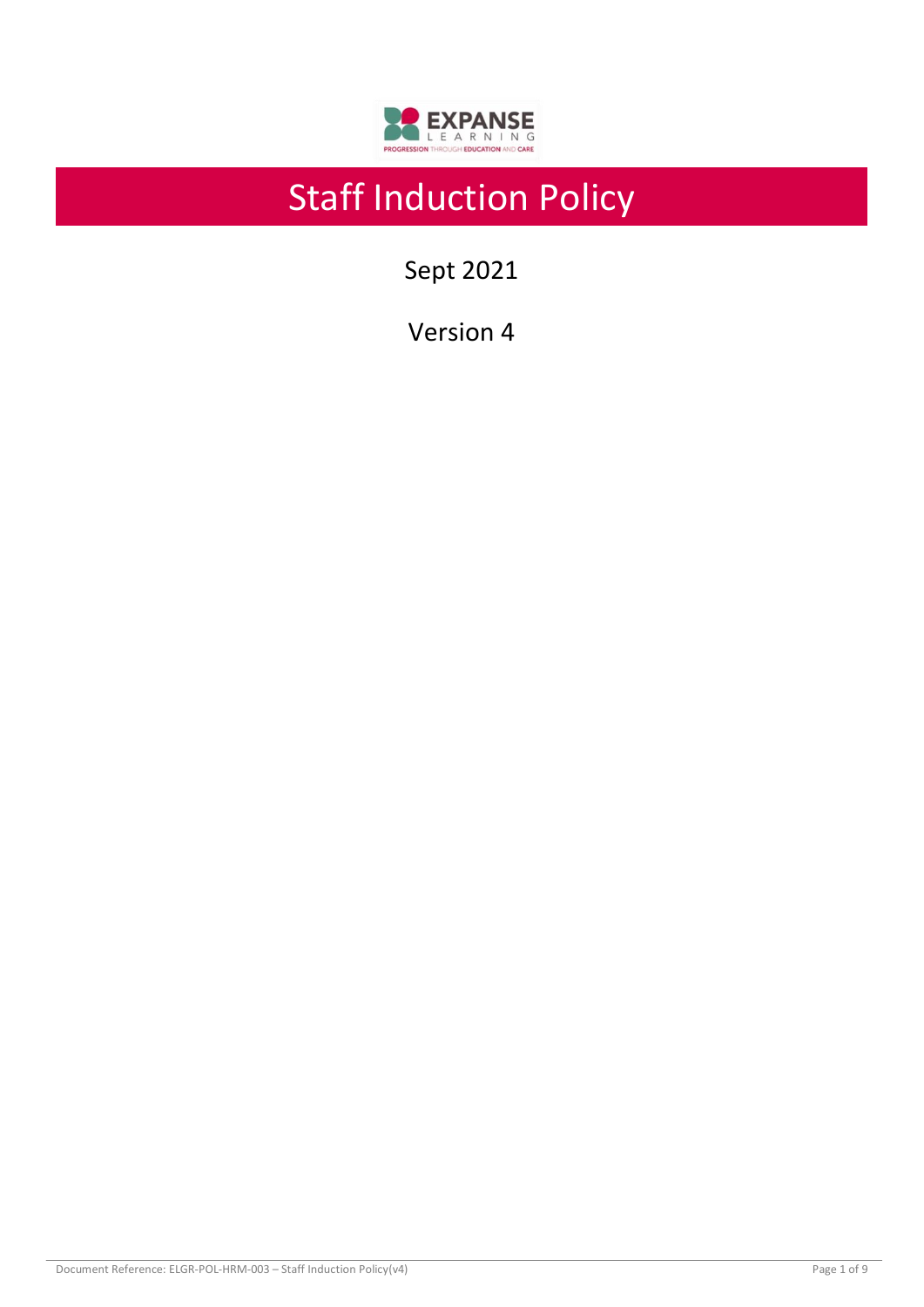## **1. Scope**

This policy relates to all newly appointed employees and to existing employees who have taken on a new role within Expanse Learning. Employees are expected to be proactive and take ownership of their own induction ensuring that they ready to receive relevant information and support from the appropriate sources enabling them to apply themselves to fulfil their job and contribute to the wider success of Expanse Learning.

#### **2. Policy statement**

Expanse Learning recognises that its employees are fundamental to its success. To enable all employeesto become effective and efficient in their role as quickly as possible, it is essential that all employees new to Expanse Learning, or the role, receive a timely induction. Expanse Learning places critical importance on thorough induction procedures which make new employees feel welcome, valued and settled in their new role. This then forms the basis from which employees can quickly get up to speed, perform their duties effectively and begin to make a contribution to their team, the department and the organisation.

## **3. Aims of the policy**

This policy aims to set out the organisational approach to Induction, and to indicate how appropriate inductions can be provided. The policy will be accompanied by guidance on procedures and further supportive information for employees and managers.

The policy encompasses several stages of Induction:

- o Stage 1 Pre-arrival Induction
- o Stage 2 Administration Induction
- o Stage 3 Health and Safety Induction (Site specific)
- o Stage 4 Safeguarding Induction
- o Stage 5 Operational Induction (Centrally provided or co-ordinated specialist Inductions)

#### **4. Induction Stages**

#### *Stage 1 - Pre-arrival*

Some induction information can be provided in advance of the start date once a candidate has accepted an offer of appointment. This will enable new employees to begin familiarisation with Expanse Learning, the job and in some cases the local areas. The pre-arrival induction information is in addition to that provided in the recruitment process. The HR Administrator is responsible for the delivery of this Stage. The stage will be recorded within DatabridgeMIS and the employee will complete a short survey that will be used by Human Resources to determine the satisfaction rate of this stage.

#### *Stage 2 - Administration Induction*

The Administration Induction is currently a comprehensive event held at the beginning of employment. The aim is to allow Corporate Services (Human Resources) to collect all the essential documentation relating to payroll and allow the allocation of necessary equipment and assets. After the induction the employee will understand Expanse Learning's culture so that they can work comfortably and effectively within it. The HR Administrator is responsible for the delivery of this Stage. The stage will be recorded within DatabridgeMIS and the employee will complete a short survey that will be used by Human Resources to determine the satisfaction rate of this stage.

#### *Stage 3 - Health and Safety Induction*

The Health and Safety Induction will familiarise all new employees with the different sites within Expanse Learning that they may visit. The Corporate Services Department will also complete any Risk Assessments that may be required (depending on the nature of the RA the care team may support the process). The HSM is responsible for the delivery of this stage. The stage will be recorded within DatabridgeMIS and the employee will complete a short survey that will be used by Human Resources to determine the satisfaction rate of this stage.

#### *Stage 4 - Safeguarding Induction*

The Safeguarding Induction will inform the new employees of the safeguarding polices, processes and procedures relevant to the employee's provision of work and Local Authority. The Safeguarding induction will be conducted by the relevant safeguarding lead for the department.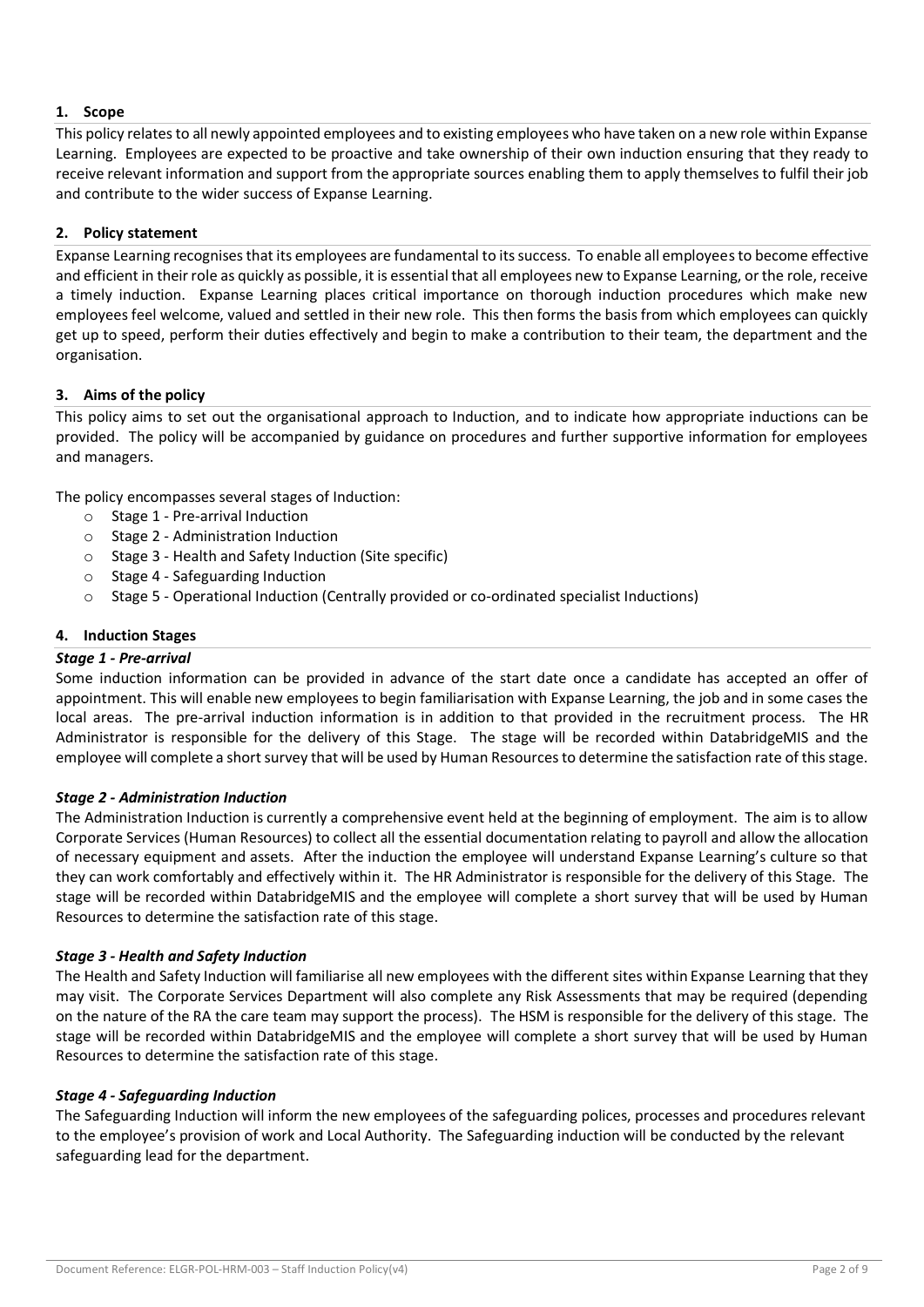| Expanse Learning Wigan School            | <b>Expanse Learning College</b><br>(Wigan and Leigh) | Expanse Learning Adult Social Care<br><b>Lorraine Woosey</b> |  |
|------------------------------------------|------------------------------------------------------|--------------------------------------------------------------|--|
| Lisa Heyes                               | <b>Lorraine Woosey</b>                               |                                                              |  |
| Pastoral, Behaviour & Attendance Officer | Head of Care and Development                         | Head of Care and Development                                 |  |
| <b>Designated Safeguarding Lead</b>      | <b>Designated Safeguarding Lead</b>                  | <b>Designated Safeguarding Lead</b>                          |  |
| <b>Expanse Learning,</b>                 | <b>Expanse Learning,</b>                             | <b>Expanse Learning,</b>                                     |  |
| Tyre Avenue                              | Leigh Sports Stadium,                                | Leigh Sports Stadium,                                        |  |
| Wigan                                    | Sale Way,                                            | Sale Way,                                                    |  |
| <b>WN3 5XE</b>                           | Leigh, WN7 4JY                                       | Leigh, WN7 4JY                                               |  |
| T: 01942 877715   M: 07885881765         | T: 01942 877715   M: 07715681242                     | T: 01942 877715   M: 07715681242                             |  |

The stage will be recorded within DatabridgeMIS and the employee will complete a short survey that will be used by Human Resources to determine the satisfaction rate of this stage.

#### *Stage 5 - Operational Induction (Centrally provided/co-ordinated Inductions)*

Induction into the job for which the individual has been employed is an essential part of the induction process and complements the induction process. Activities carried out during the operational induction may be used by Line Managers to document an individual's performance during the probationary period. Operational induction enables the individual to:

- o Consolidate their understanding of the duties and responsibilities of the role
- o understand the expectations of them in the form of standards, objectives or a work portfolio, set with their Line Manager
- $\circ$  Understand how their work performance will be monitored (including probation and the performance management review processes)
- $\circ$  Discover the information and support that is available to them, including mentoring and key contacts
- o Highlight areas where training and development would be appropriate
- o Apply their skills and knowledge to performing the job and demonstrate that they successfully meet probation requirements

The specific activities within the operational induction will be dependent on the demands of the role and the skills and knowledge that the individuals bring with them and will be at the discretion of the Line Manager.

Operational induction activities typically take place within the employee's programme of work by their Line Manager; however, some support may be provided by central departments such as Health & Safety, IT Services, and Finance etc. An assessment of any training and development needs and how they might be addressed should be included in the Induction at this point.

During the operational induction employees must be made aware of the probationary procedure and that records of induction activities may be used to support the probationary process.

Responsibility for induction at the local level falls with the Line Manager, though specific activities may be delegated at the Line Manager's discretion or within departmental guidelines and practices (for example a Tutor/Teacher assuming certain responsibilities for support staff within their classroom). It is good practice for individuals and Line Managers to retain records of completed induction activities. Employees must log any support they have been given in the CPD area within DatabridgeMIS.

It is important that Expanse Learning also supports employees who are internally appointed to new roles, and an induction programme for such employees should be followed. For new employees who have particular requirements e.g. international employees, those new to the sector then the induction should include information and/or activities which provide the additional context they require.

#### **5. Responsibilities**

In line with the training and development policy there is a shared responsibility between individuals, Line Managers and Heads of Departments, for the development of employees at Expanse Learning, and this begins with ensuring that all employees receive an appropriate induction. All new employees will be expected to be proactive and take ownership of their own induction, which will form the initial stage of their personal and professional development. Individuals will be enabled and supported in doing this throughout the duration of the induction period, beginning at the pre-arrival stage. Employees can expect support from Corporate Services and their Line Manager who will both signpost and deliver a range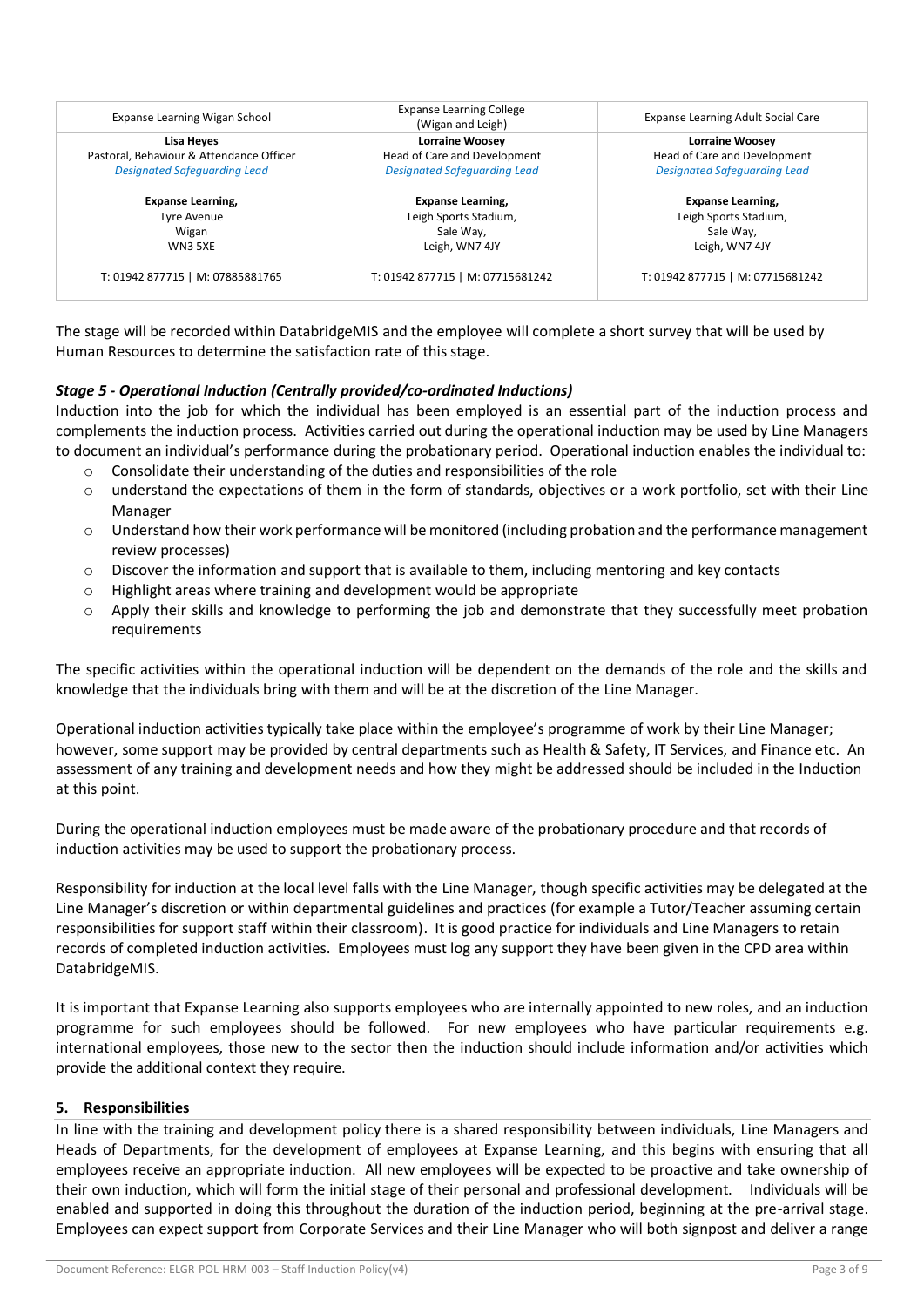of induction activities.

## *Corporate Services (Human Resources)*

Will be responsible for:

- $\circ$  All Inductions, including design and delivery of any intervention in appropriate format(s), and the evaluation of its impact and effectiveness.
- $\circ$  Centrally delivered specialist Induction events for a number of specific roles e.g. new Managers etc.
- $\circ$  will co-ordinate a programme and contribute to the design, using appropriate formats, delivery and evaluation of events.
- Information and guidance which represents "good practice" regarding inductions this will assist inductions and help to promote consistency across Expanse Learning. This will take the form of:
	- *sample documents, templates and checklists*
	- *guidance on providing "induction mentors" (buddies)*
	- *Information and guidance on planning and carrying out an effective induction*
	- *Signposting induction events from other support departments e.g. Finance, IT Services etc*
	- *Web-based and on-line materials which supplement or provide an alternative format for all of the induction strands*
	- *Ensuring equal opportunities and access to induction events in accordance with the Equal Opportunities Policy*.

## *Line Managers*

Will be responsible for:

- Ensuring that employees receive the appropriate induction, including:
	- *Induction into the practices and culture and the local work environment – this may be delegated to an "induction mentor" or another employee.*
	- *Conducting/directing induction into the job (some elements may be delegated) in accordance with the probationary procedure.*
	- *Allocating time for induction activities*
	- *Enabling new employee to be proactive in conducting their own induction*
	- *Maintaining induction records which support the probation procedure. Records will be recorded within DatabridgeMIS*.

#### *New employee*

Will be responsible for:

- $\circ$  Identifying and undertaking, in a timely fashion, all the induction activities which are indicated to them by their Line Manager and Corporate Services.
- $\circ$  Applying knowledge and skills gained through Induction to performing their job.
- o Maintaining induction records as part of their personal and professional development.

#### *Head of Departments*

Giving full support to adopting best practice Induction processes.

#### **6. Quality assurance**

This will be addressed by:

- o Gathering evaluation and feedback data
- o Alignment to the probation process
- o Provision of guidance and support which represents "good practice"

#### **7. Monitoring arrangements**

This policy will be reviewed every 12 months but can be revised as needed.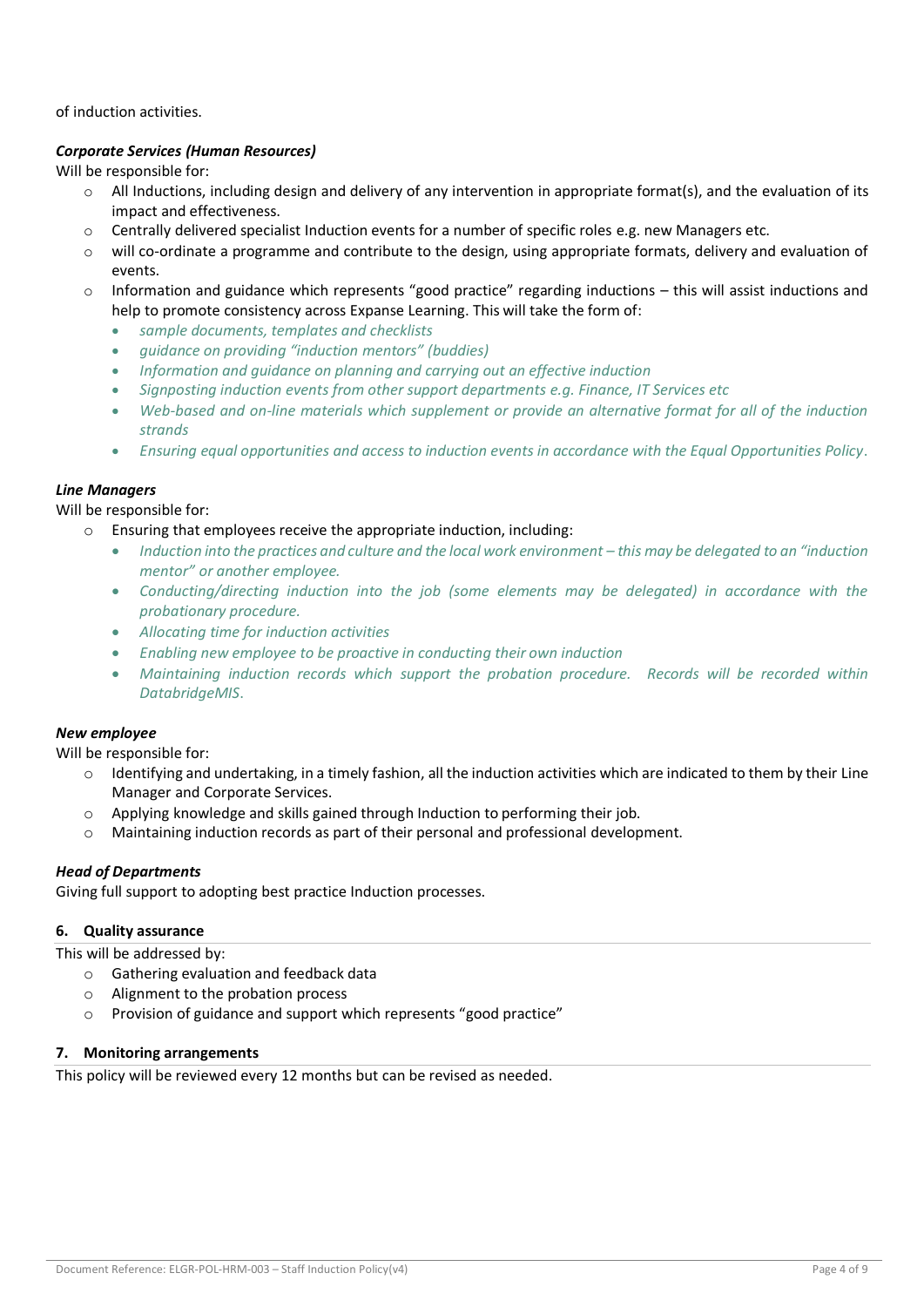#### **Impact of non-compliance**

| <b>Prepared by</b>                         | Approved by                                                                                         | <b>Counter Signatory</b> |  |
|--------------------------------------------|-----------------------------------------------------------------------------------------------------|--------------------------|--|
| Approval                                   |                                                                                                     |                          |  |
| Does the policy require Governor approval? | No                                                                                                  |                          |  |
| <b>Agreed policy location:</b>             | DatabridgeMIS and company website                                                                   |                          |  |
| <b>Version:</b>                            | 4                                                                                                   |                          |  |
| <b>Policy Reference:</b>                   | EGL-POL-HRM-003                                                                                     |                          |  |
| Compliance lead:                           | <b>Corporate Services</b>                                                                           |                          |  |
| Legislation/organisational:                | statutory and non-regulated compliance. Prosecution, Staff Retention, Poor employee performance etc |                          |  |
| Student:                                   | Not applicable                                                                                      |                          |  |
| Staff:                                     | Disciplinary action, Support, Action Plan                                                           |                          |  |
|                                            |                                                                                                     |                          |  |



| Version | Date       | Revision                                                                       | <b>Review Date</b> |
|---------|------------|--------------------------------------------------------------------------------|--------------------|
|         | 01/04/2019 | First Issue                                                                    | 01/04/2020         |
|         | 27/09/2019 | Policy review in line with strategic changes and amendments made to the stages | 31/08/2020         |
|         | 01/09/2020 | Policy reviewed for upcoming Academic Year                                     | 31/08/2021         |
|         | 01/09/2021 | Policy reviewed                                                                | 31/08/2022         |
|         |            |                                                                                |                    |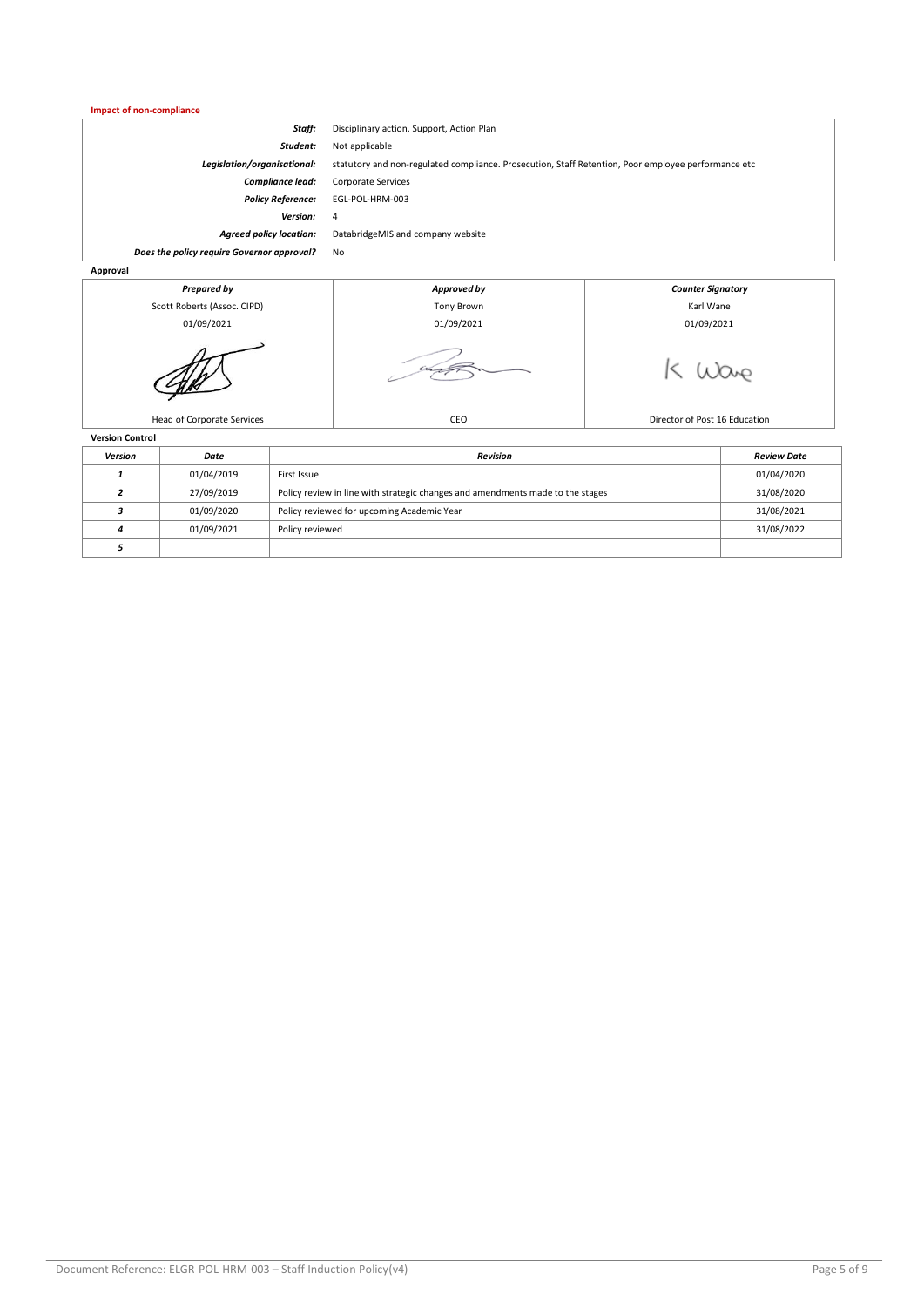#### **Appendix 1 – Induction Flow Chart**

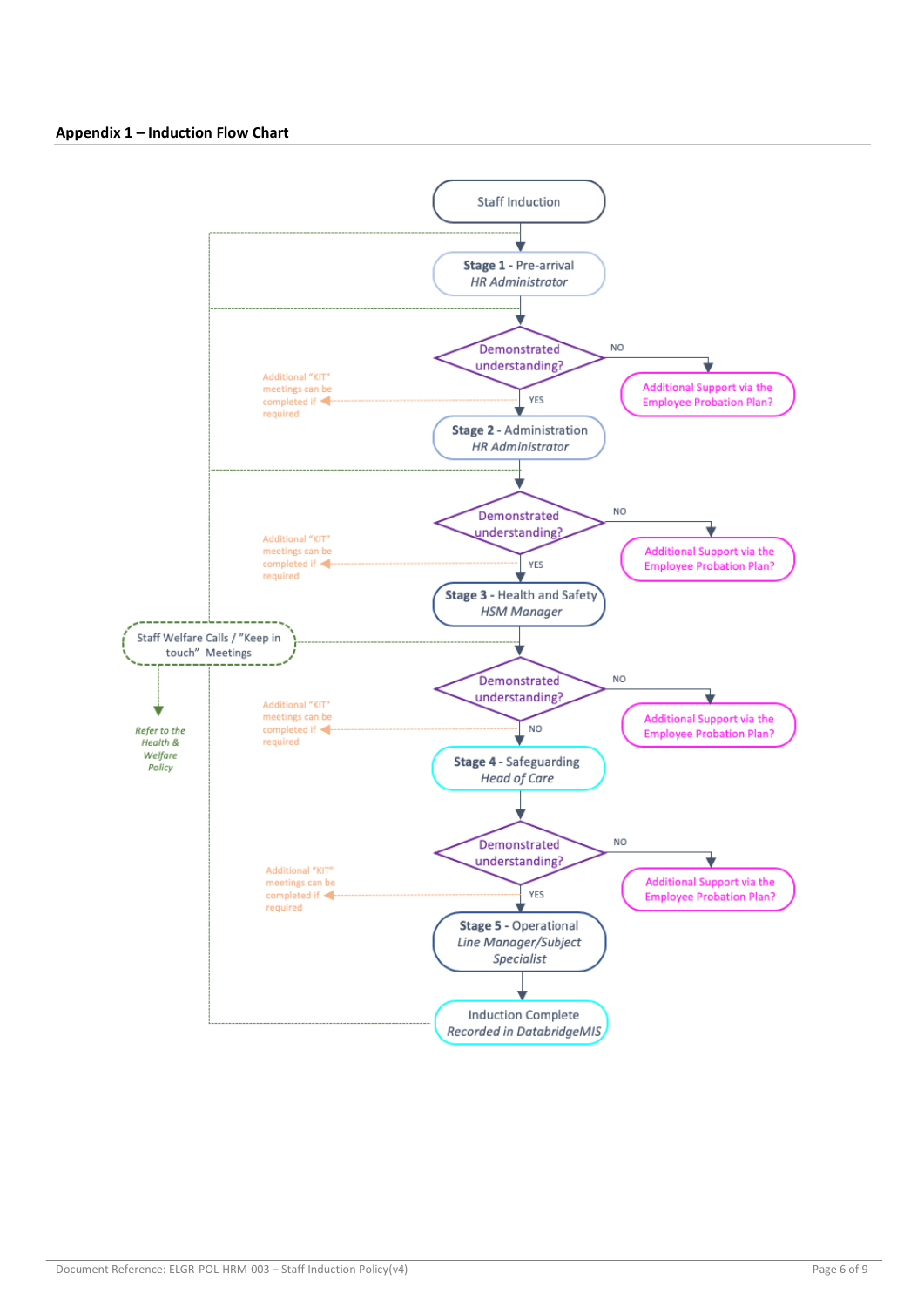#### **Appendix 2 – Induction Stage Breakdown**

#### *Stage 1 - Pre-arrival Induction*

- a) References x 2
- b) Conditional Offer of Employment (signed)
- c) Employee Medical Questionnaire
- d) Prior Attainment (Qualifications)
- e) Identity Checks
- f) Right to Work Documents
- g) Security Checks
	- *i. Criminal Conviction Declaration Form*
	- *ii. DBS Application declaration of consent*
	- iii. *Declaration of confidentiality*

|         |                                                        |         | Section 2 – Introduction to Expanse       |
|---------|--------------------------------------------------------|---------|-------------------------------------------|
|         |                                                        | $\circ$ | History of the Company                    |
|         | Section 1 - Outline the Administration Induction       | $\circ$ | Products / Locations / Services / Markets |
|         |                                                        | $\circ$ | Introduction of Who's Who                 |
|         |                                                        | $\circ$ | Introduction to the Line Manager          |
|         | Section 3 - Administrative                             |         | Section 4 - Software                      |
| $\circ$ | Contract of Employment                                 | $\circ$ | Databridge Overview and Login credentials |
| $\circ$ | <b>Emergency Contact Details Form</b>                  |         |                                           |
| $\circ$ | Inland Revenue New Starter Form                        |         |                                           |
| $\circ$ | Employee Bank Details                                  |         |                                           |
| $\circ$ | <b>Asset Allocation</b>                                |         |                                           |
| $\circ$ | <b>Email Allocation</b>                                |         |                                           |
| $\circ$ | <b>NOS Overview</b>                                    |         |                                           |
| $\circ$ | Databridge Overview (log into Databridge, add a widget |         |                                           |
|         | and how to add a CPD record).                          |         |                                           |
| $\circ$ | Policies and Procedures                                |         |                                           |

#### **Stage 2 - Administration Induction**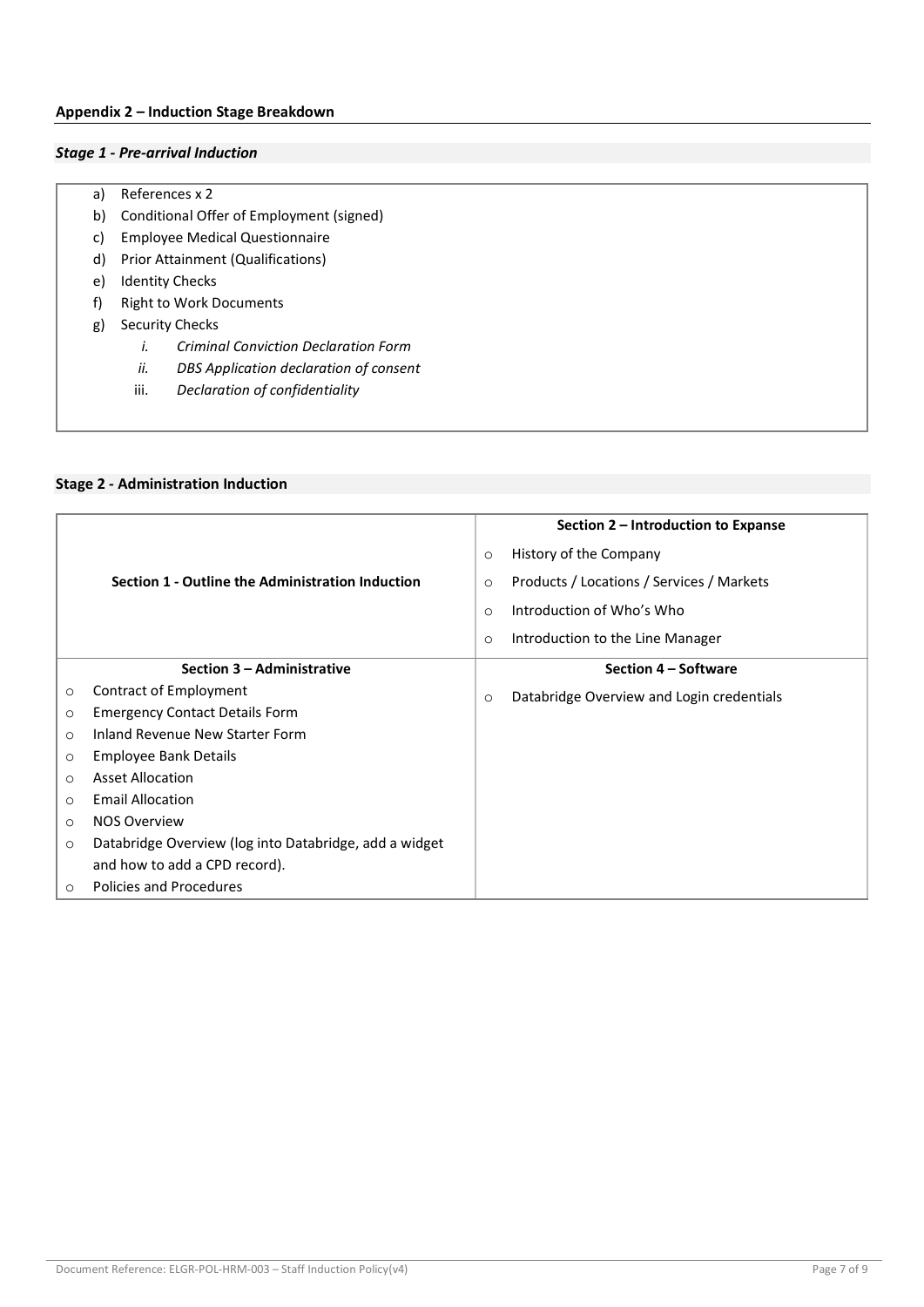| Section 1 – Outline of the Health and Safety Induction                                                                                                                                                            | Section 2 – Introduction to the Health and Safety Team                                                                                                                                                                                                                                                                         |  |  |
|-------------------------------------------------------------------------------------------------------------------------------------------------------------------------------------------------------------------|--------------------------------------------------------------------------------------------------------------------------------------------------------------------------------------------------------------------------------------------------------------------------------------------------------------------------------|--|--|
| Section 3 - Administrative                                                                                                                                                                                        |                                                                                                                                                                                                                                                                                                                                |  |  |
| Display Screen Equipment<br>a. Theory / Booklet<br>Risk Assessment<br>$h_{-}$<br><b>Health Screening</b><br>$\circ$<br><b>Medical Questionnaire</b><br>$\circ$<br>Individual Risk Assessment (if Applicable)<br>O | Out of Centre Activities / Group Activities<br>$\circ$<br>Theory / Booklet<br>$\bullet$<br><b>Risk Assessments</b><br>$\bullet$<br>Accident and Incident Procedure<br>$\Omega$<br>Driving at Work<br>$\circ$<br>Is driving an expectation of your job?<br>$\circ$<br>Site Specific Inductions<br>$\circ$<br>Leigh<br>$\bullet$ |  |  |
| <b>Manual Handling</b><br>$\circ$<br>Theory / Booklet<br>α.<br><b>Risk Assessments</b><br>$h_{-}$<br>Lone Working Risk Assessment (if Applicable)<br>$\circ$                                                      | Wigan<br>Warrington<br>Off-site – Date Completed:<br>$\circ$                                                                                                                                                                                                                                                                   |  |  |